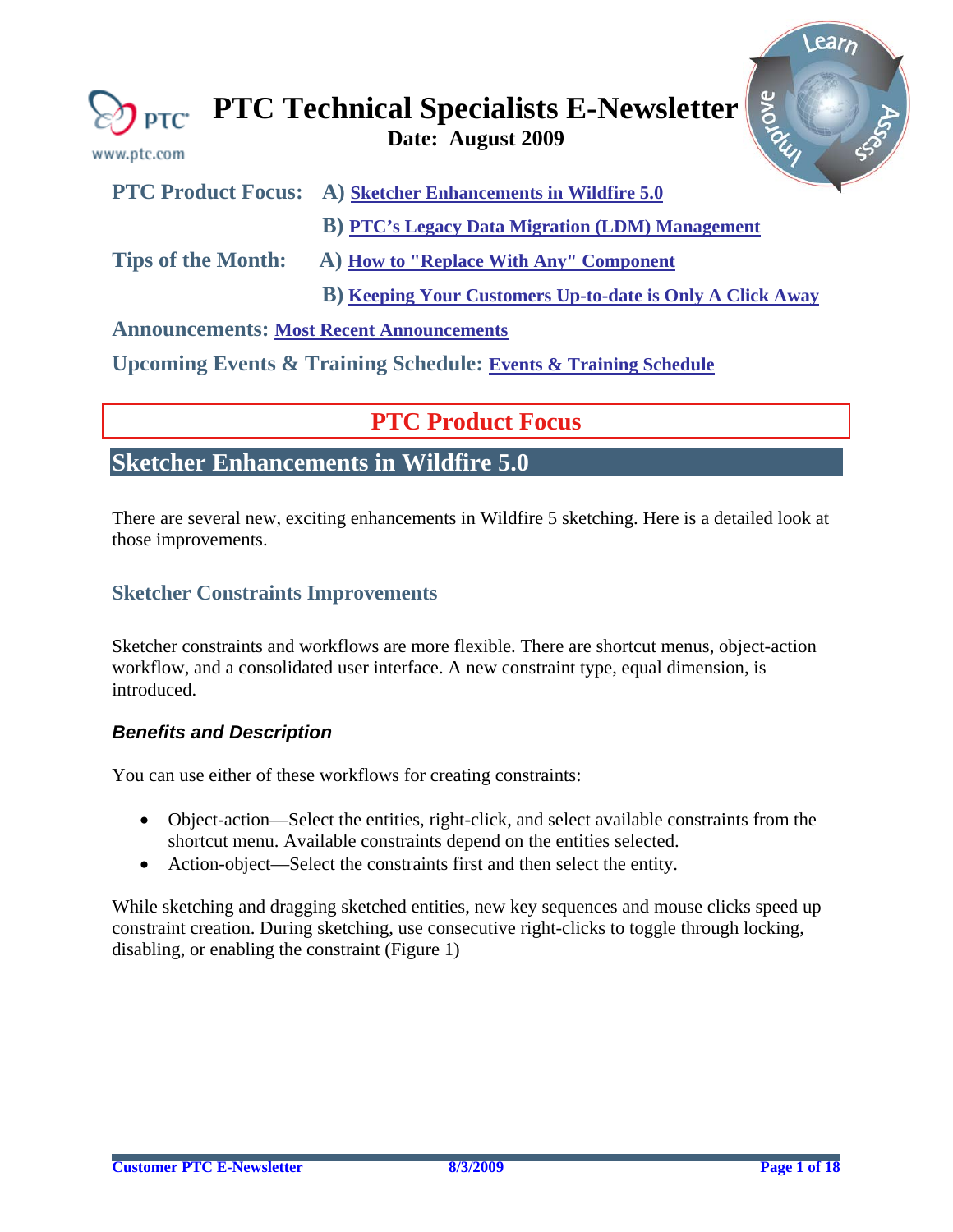

Press and hold down SHIFT to disable all constraints. During dragging, press and hold down SHIFT to enable the offering and accept constraints.

You can apply the new constraint type, equal dimension, to any dimensions of the same type. Applied in the same way as equal length or diameters, an E constraint (E for equal dimension) appears (figure 2).



## **Sketcher Creation Tools Enhancements**

You can create new entity types in Sketcher, providing flexibility and speed in feature creation.

### *Benefits and Description*

You can create the following Sketcher entity types:

Slanted ellipse created by either establishing the major axis endpoints or by defining the center and one end of the major axis. (Figure 3)

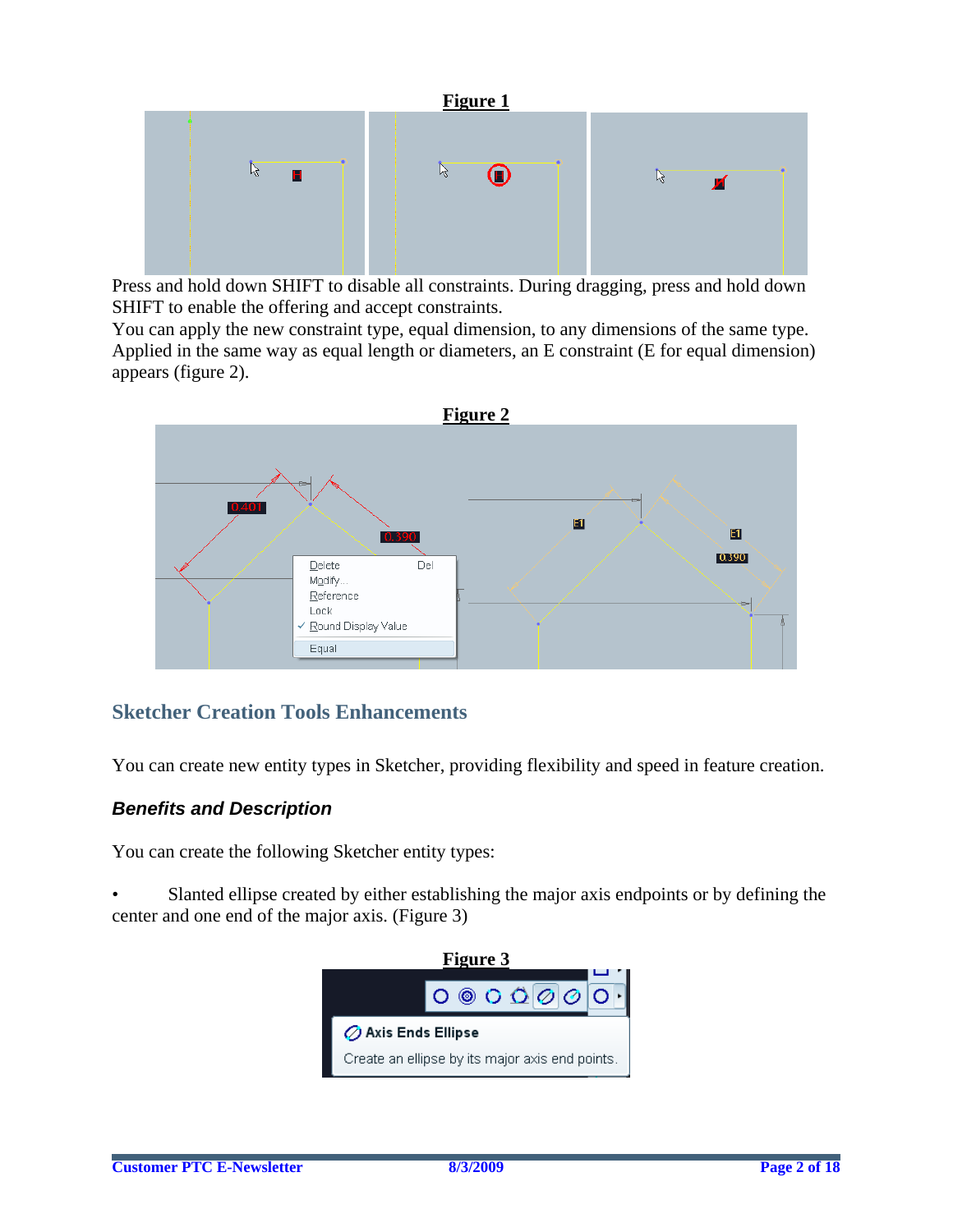

• Slanted rectangle (Figure 4)



Parallelogram (Figure 5)

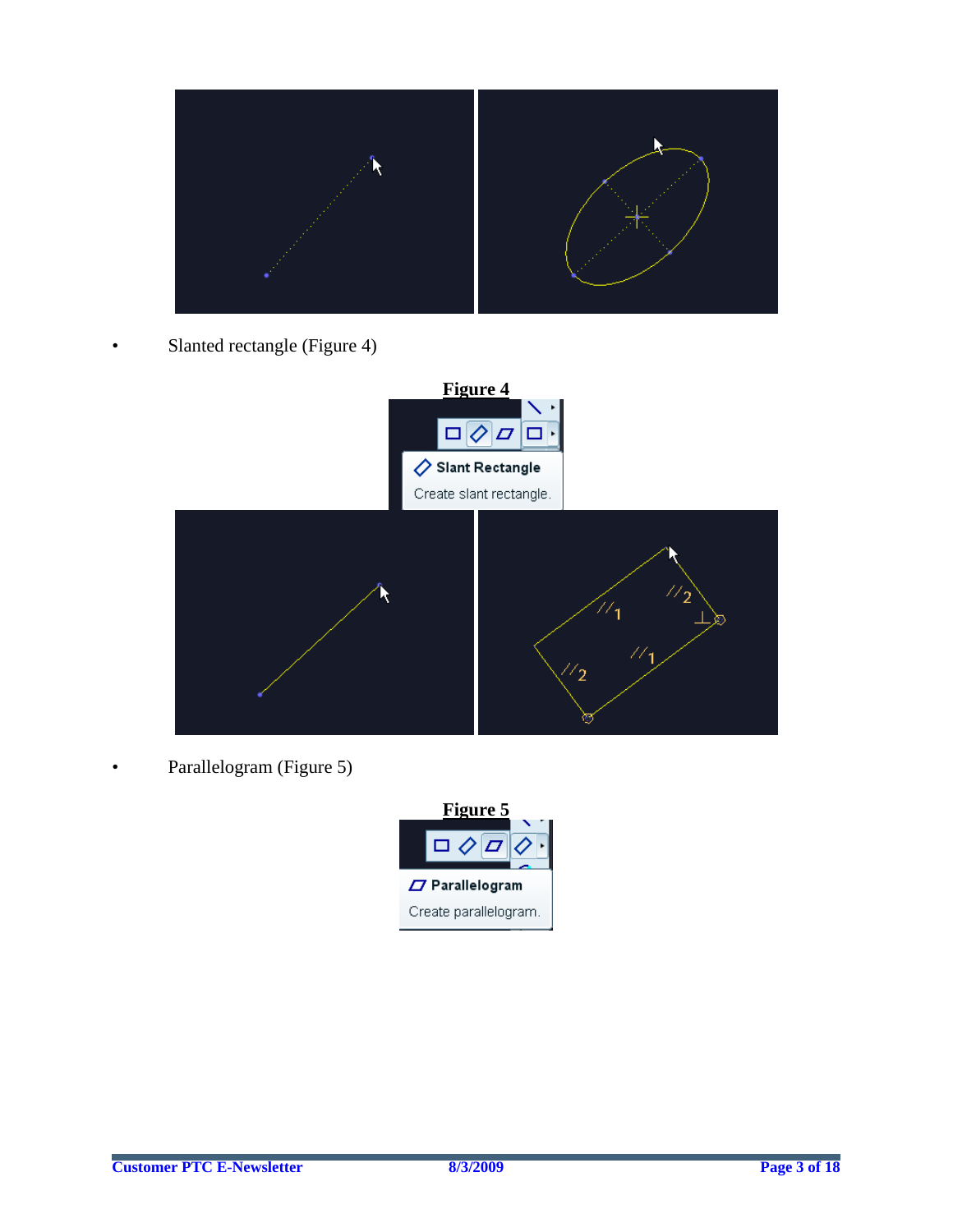

• Chamfer with (Figure 6) or without intersecting construction lines (Figure 7)

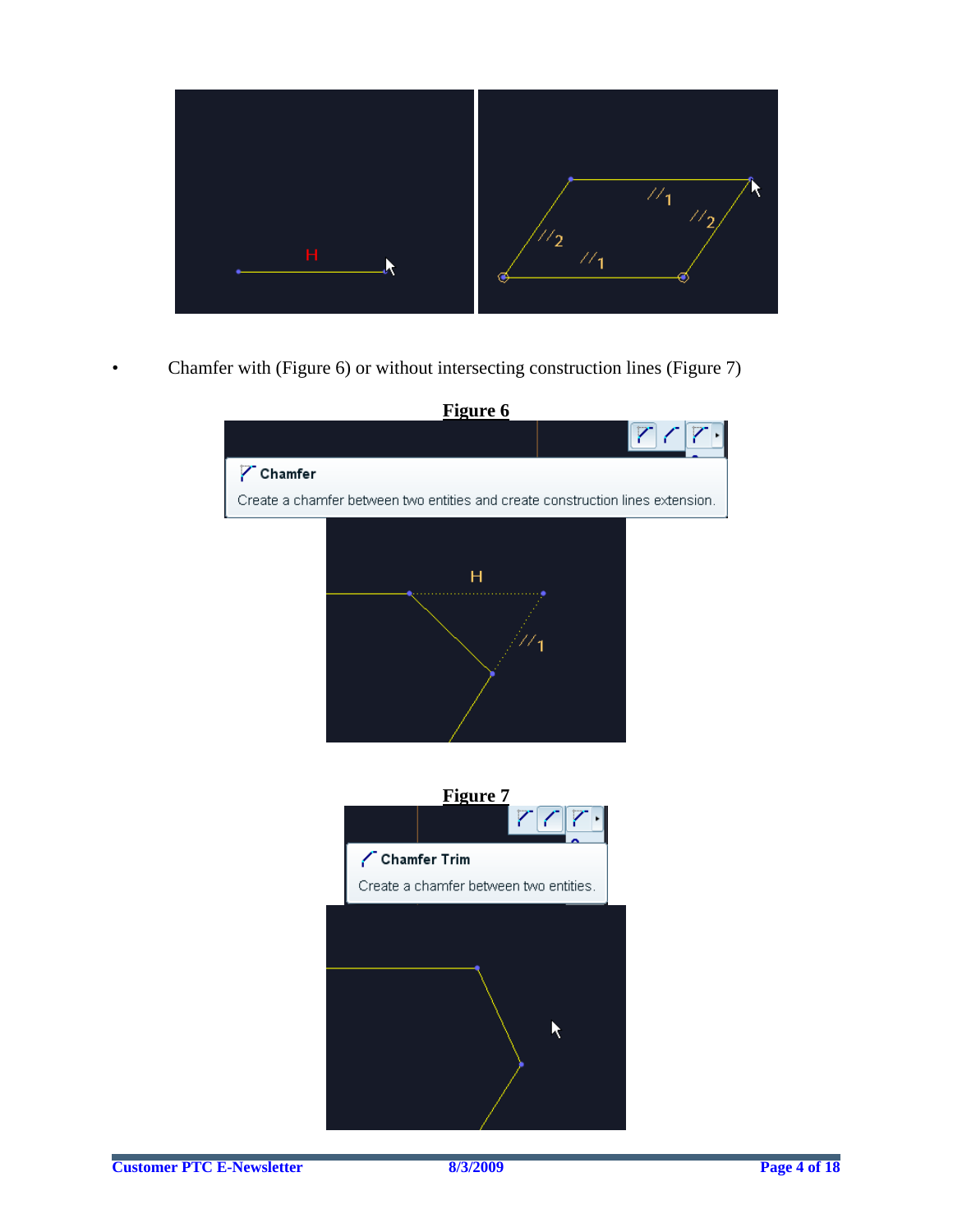In addition to using or offsetting an existing model edge in a sketch, you can thicken an edge resulting in two parallel entities a stated distance apart and a stated distance from the reference. (Figure 8)



Use commands from shortcut menus (Right-Mouse-Button) to quickly access sketcher options and references. (Figure 9)



## **Sketcher Dimensioning Improvements**

Several new dimension enhancements in Sketcher improve usability and flexibility.

### *Benefits and Description*

With enhanced Sketcher dimensioning you can:

• Create a total included angle about an axis of revolution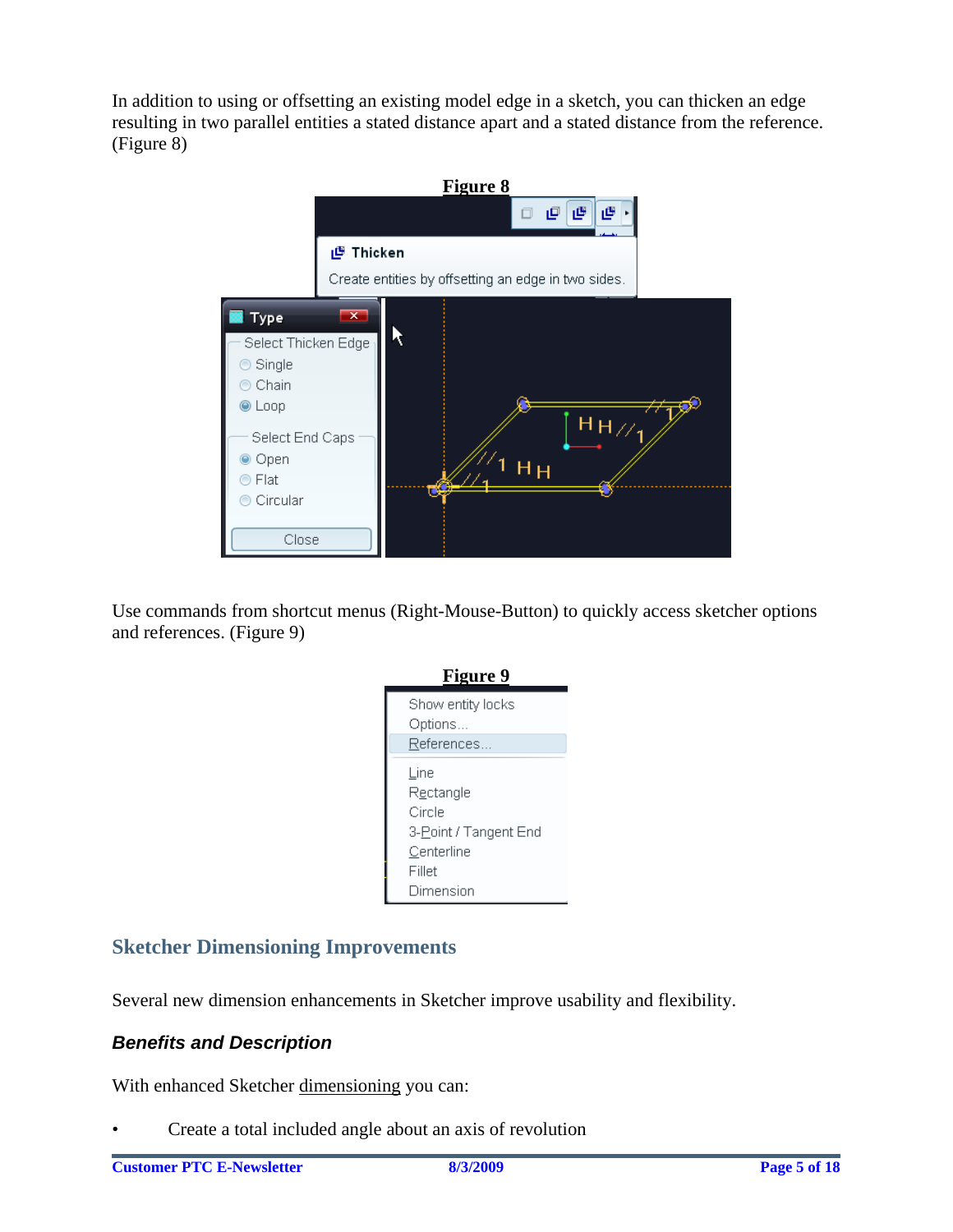When dimensioning a section with a centerline and a non-parallel line, you can assign an [angle](http://localhost:60200/sketcher/Angle_Total_Included_Angle_Dim.htm?queryId=12256daac3c) dimension or a [total](http://localhost:60200/sketcher/Angle_Total_Included_Angle_Dim.htm?queryId=12256daac3c) [included](http://localhost:60200/sketcher/Angle_Total_Included_Angle_Dim.htm?queryId=12256daac3c) [angle](http://localhost:60200/sketcher/Angle_Total_Included_Angle_Dim.htm?queryId=12256daac3c) dimension, depending on the design intent. The following is an example of a line with an [angle](http://localhost:60200/sketcher/Angle_Total_Included_Angle_Dim.htm?queryId=12256daac3c) dimension applied:



The following is an example of the line with a [total](http://localhost:60200/sketcher/Angle_Total_Included_Angle_Dim.htm?queryId=12256daac3c) [included](http://localhost:60200/sketcher/Angle_Total_Included_Angle_Dim.htm?queryId=12256daac3c) [angle](http://localhost:60200/sketcher/Angle_Total_Included_Angle_Dim.htm?queryId=12256daac3c) dimension applied:



• Create an arc length dimension, with appropriate symbols

![](_page_5_Figure_5.jpeg)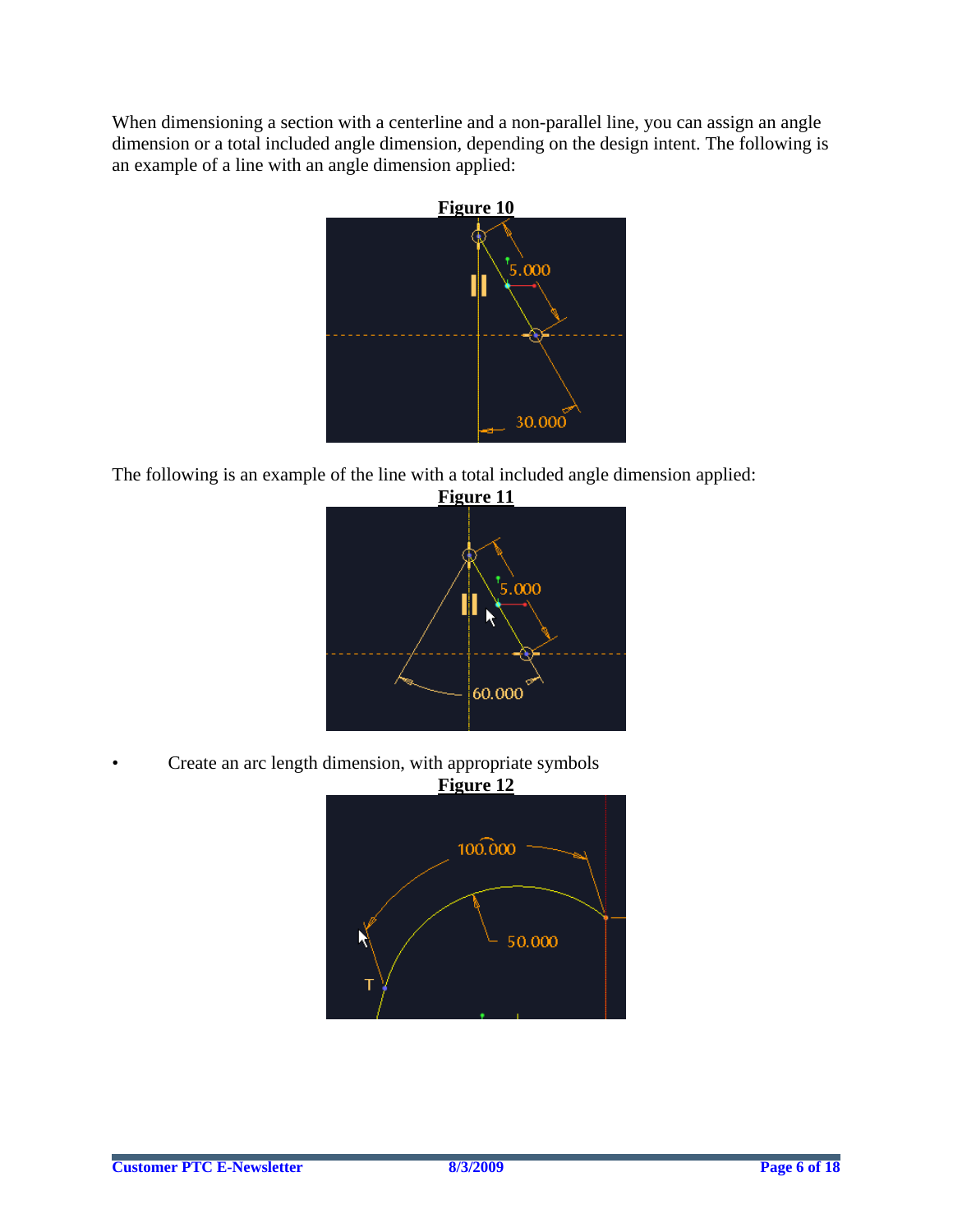![](_page_6_Figure_0.jpeg)

![](_page_6_Figure_1.jpeg)

- 1. Click  $1$  on endpoint
- 2. Click  $2$  on endpoint
- 3. Click  $3$  on arc
- 4. Places dimension
- 5. Resulting dimension
- Toggle between a diameter, radius, and linear diameter dimension

![](_page_6_Figure_8.jpeg)

• Create a linear dimension tangent to two arcs in a specified direction.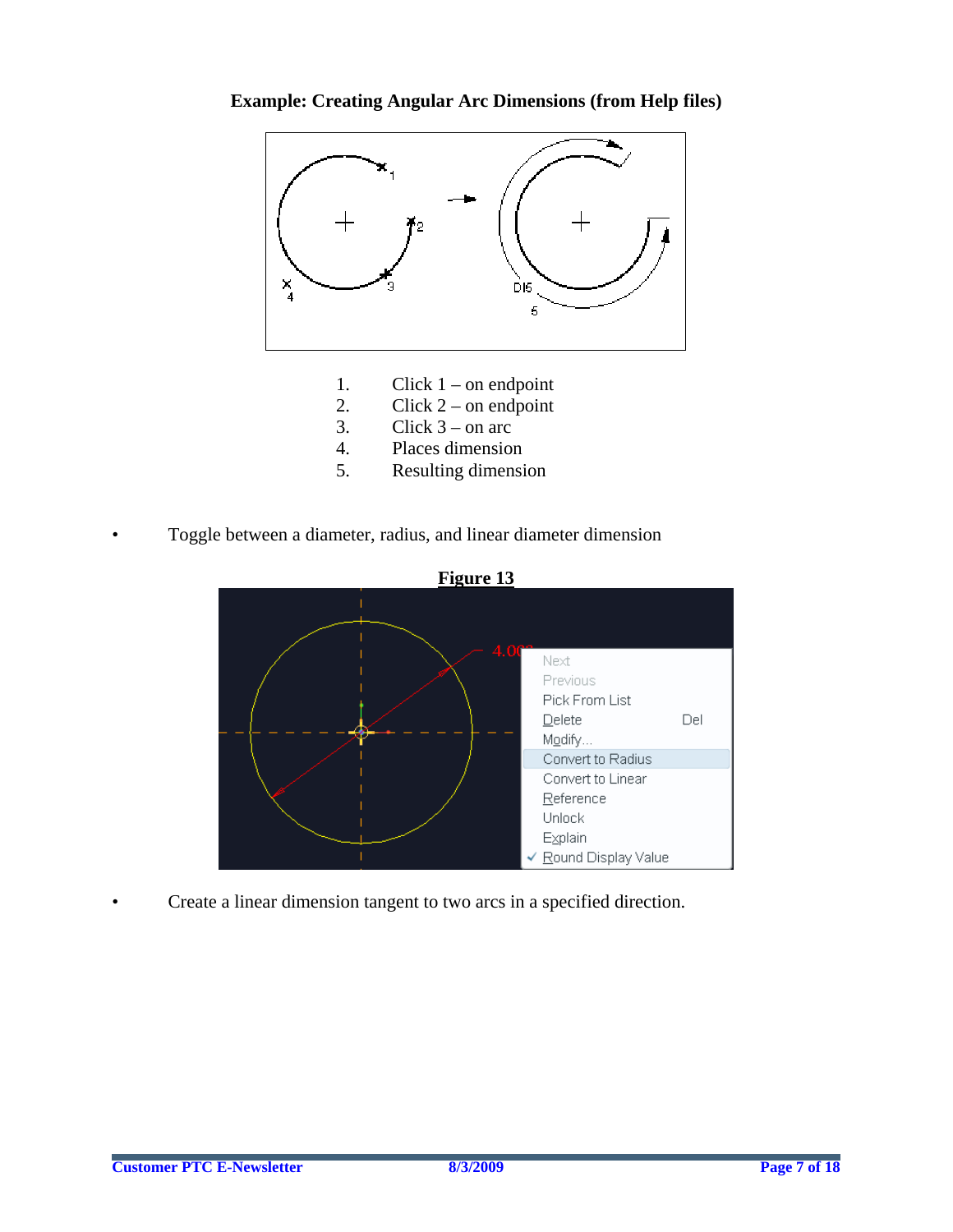![](_page_7_Figure_0.jpeg)

In this example the 3.00 dimension is tangent to both circles and parallel to the centerline

Toggle between a reference and driving dimension

|       | <b>Figure 15</b>      |     |           |                       |     |
|-------|-----------------------|-----|-----------|-----------------------|-----|
| 2.000 |                       |     |           |                       |     |
|       | Next                  |     |           |                       |     |
|       | Previous              |     | 2.000 REF |                       |     |
|       | Pick From List        |     |           | Next                  |     |
|       | Delete                | Del |           | Previous              |     |
|       | Modify                |     |           | Pick From List        |     |
|       | Reference             |     |           | Delete                | Del |
|       | <b>Unlock</b>         |     |           | Strong                |     |
|       | Explain               |     |           | Explain               |     |
|       | V Round Display Value |     |           | ← Round Display Value |     |

• Create a new perimeter dimension for a loop or chain

![](_page_7_Figure_5.jpeg)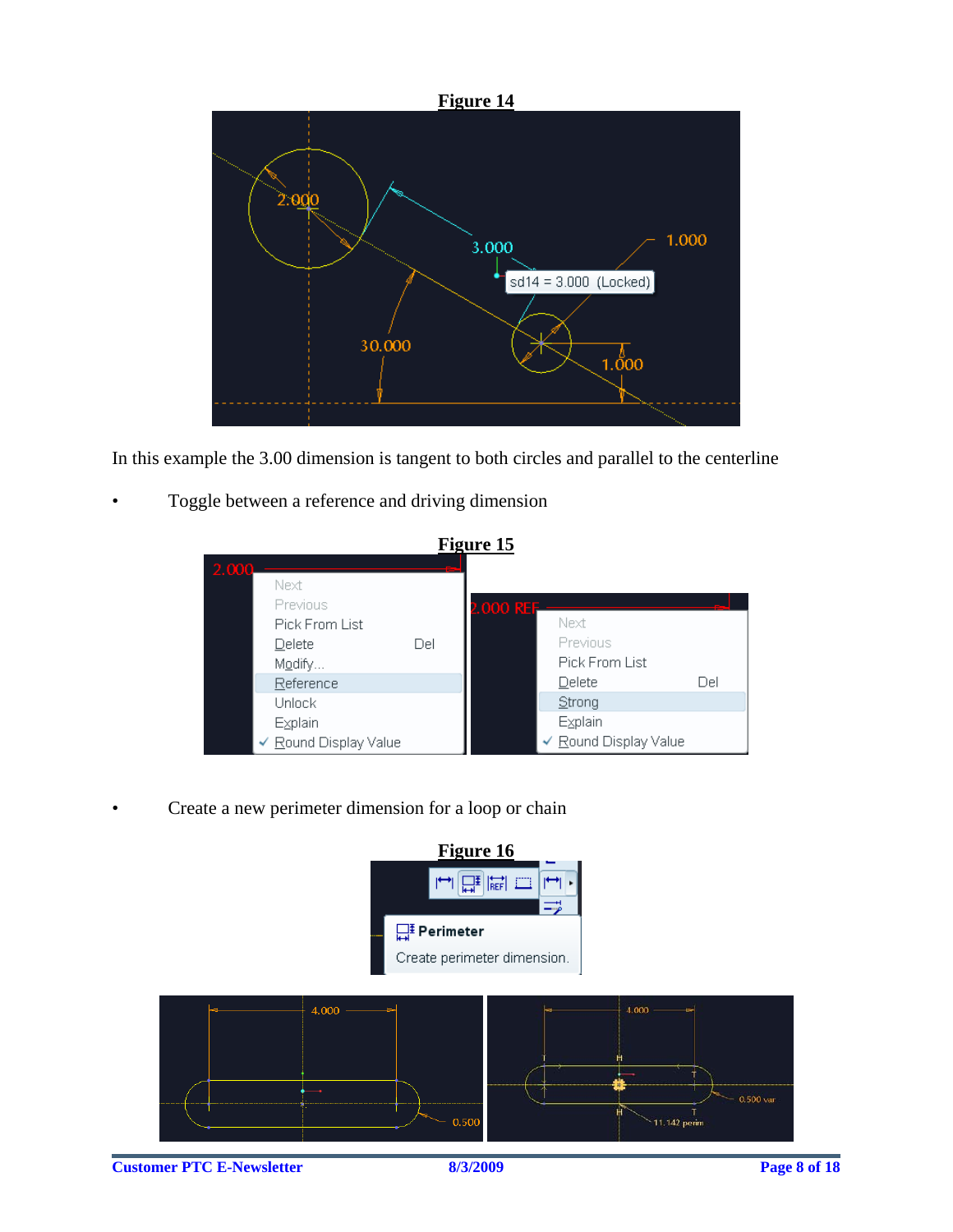• Create any type of dimension (Normal, Perimeter, Reference, or Baseline) by clicking the dimension icon on the toolbar

![](_page_8_Figure_1.jpeg)

## **Sketcher Points and Coordinate Systems Improvements**

Sketcher points, centerlines, and coordinate systems are consolidated to simplify their application, and make them more intuitive and flexible.

### *Benefits and Description*

Construction points are used only within the sketch. Depending on how the sketch is used, geometry points can produce a datum point or axes in the resulting model. Geometry points can create axes during extrusion; therefore, axis points are eliminated. Geometry points are saved with the section, improving reuse of common designs, such as the palette.

There is a single workflow for centerline creation and you can toggle between geometry and construction. Use construction centerlines only within the sketch. Depending on how the sketch is used, geometry centerlines can produce datum axes in the model. For consistency in revolved features, you can use only geometry centerlines as axes of revolution.

### **Figure 17**

| $\sqrt{N}$ iiiiiiiii                 | x x x x x<br>一個         | $\mathbf{x} \times \mathbf{y}$ $\mathbf{A}$ $\mathbf{A}$ |
|--------------------------------------|-------------------------|----------------------------------------------------------|
| <b>Geometry Centerline</b>           | <b>x</b> Geometry Point | Geometry Coordinate System                               |
| Create 2 point geometry centerlines. | Create geometry points. | Create reference geometry coordinate system.             |

A new type of coordinate system (CSYS) is introduced, and the existing horizontal-vertical (HV) CSYS inside sketches is updated. You can create a new rotatable geometry CSYS (rotatable around the z-axis only; the x- and y-axes remain in the sketch plane) within a sketch, resulting in a true CSYS within the resulting model. The existing HV CSYS, available only within in a sketch is updated so it defaults to HV, but can be rotated.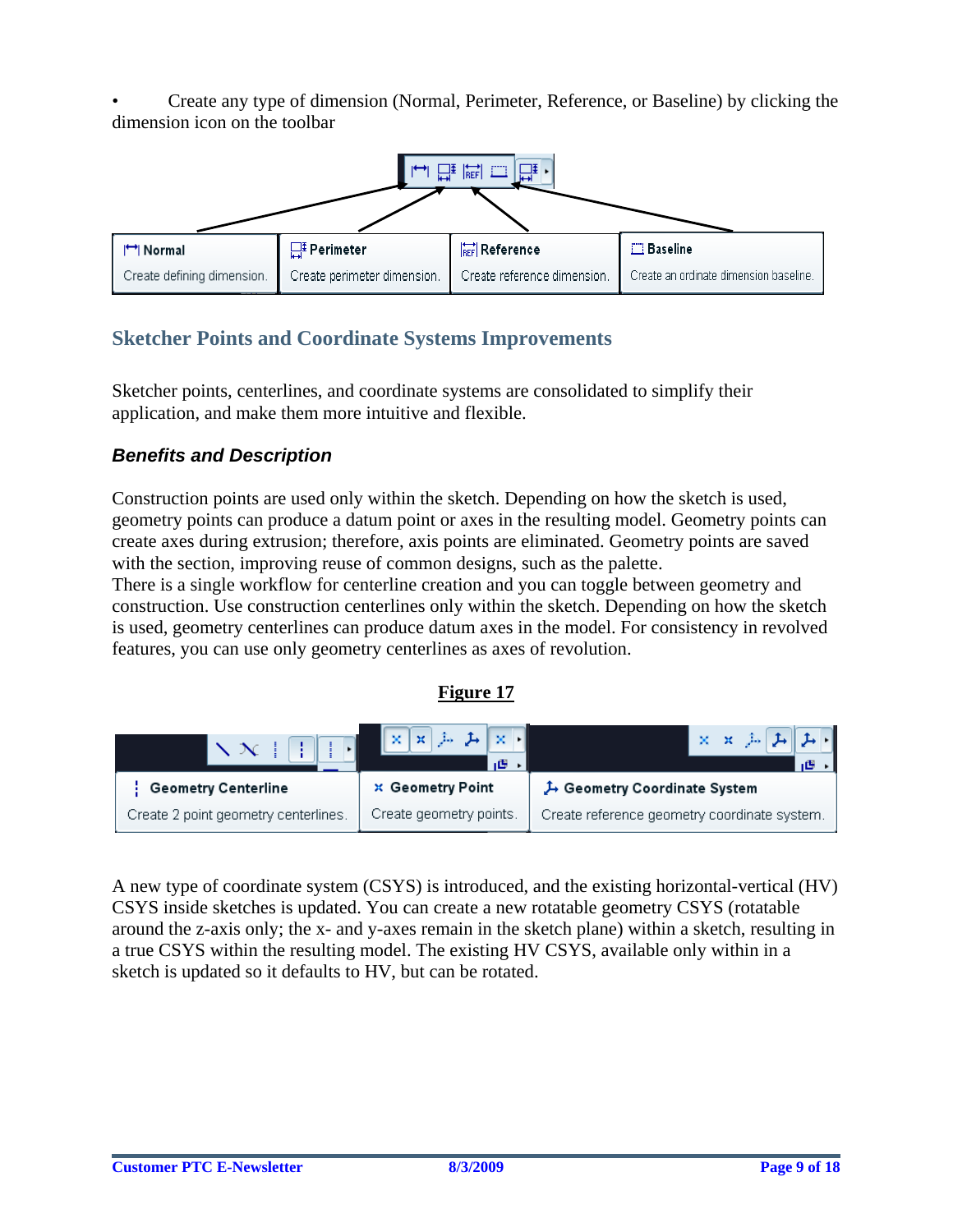<span id="page-9-0"></span>![](_page_9_Figure_0.jpeg)

[Back To Top](#page-0-0)

# **PTC Product Focus**

# **PTC's Legacy Data Migration (LDM) Management**

[Click Here To View](http://members.shaw.ca/jpeng/newsletter/PTC_Technical_Specialists_E-Newsletter_2009_08_enterprise.pdf)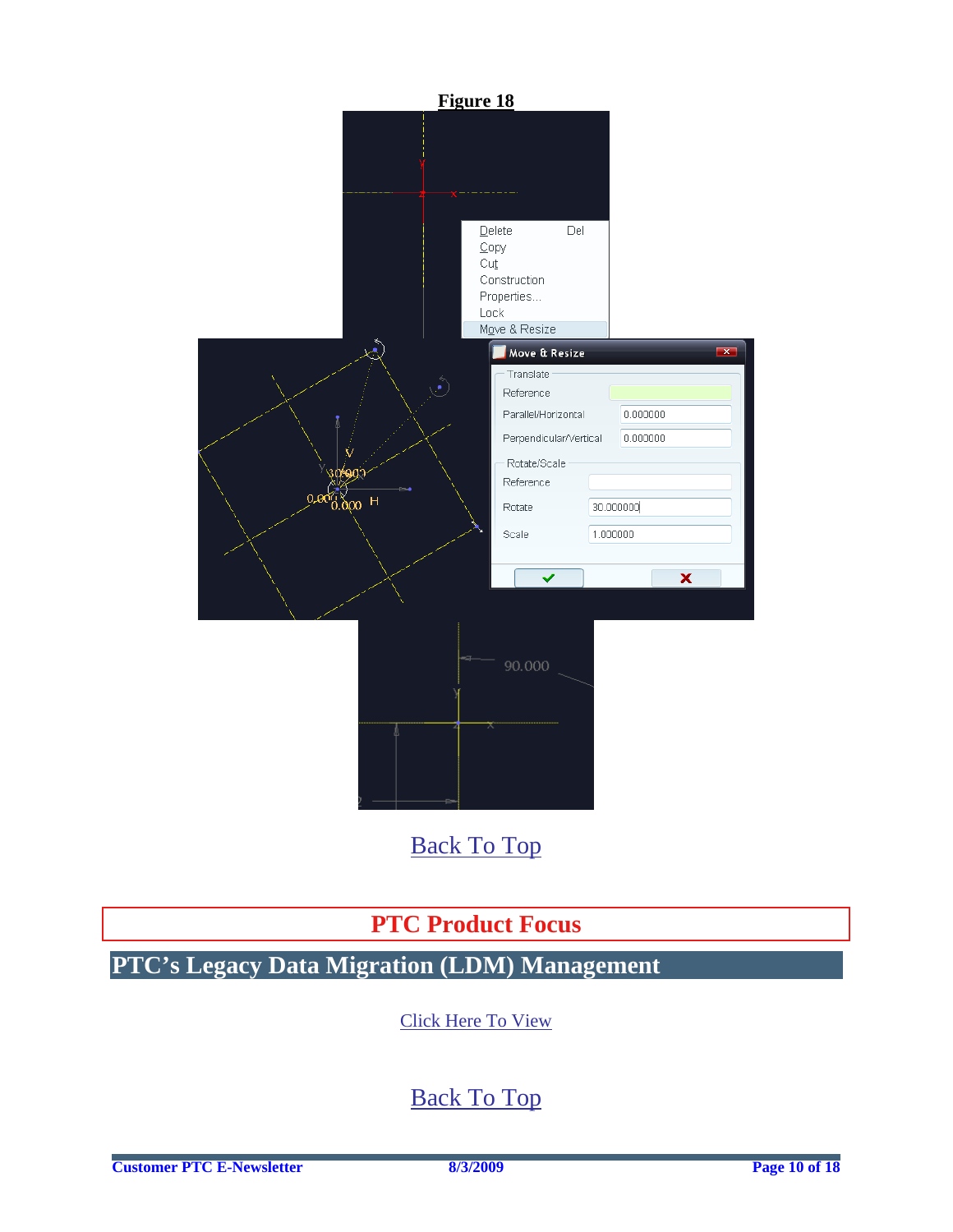# **Tips of the Month**

# <span id="page-10-0"></span>**How to "Replace With Any" Component**

In Pro/ENGINEER Wildfire 4.0 it is now possible to replace a component with any unrelated part or subassembly. Pro/ENGINEER provides the tools to map the references required from both objects to ensure that there is no feature failure due to missing references.

Here is a quick example on how this is done. The yellow connector needs to be replaced with another connector with a 90deg angle so that the pipe will have an optimal shape.

![](_page_10_Figure_4.jpeg)

Notice that the connector is actually an assembly that also contains 2 rubber gaskets. When we replace the yellow component in the assembly there are a couple of references that need to be paired so that there is no feature failure due to missing references. In this case there are placement constraints in the main assembly, the pipe connection, and the placement of the gaskets.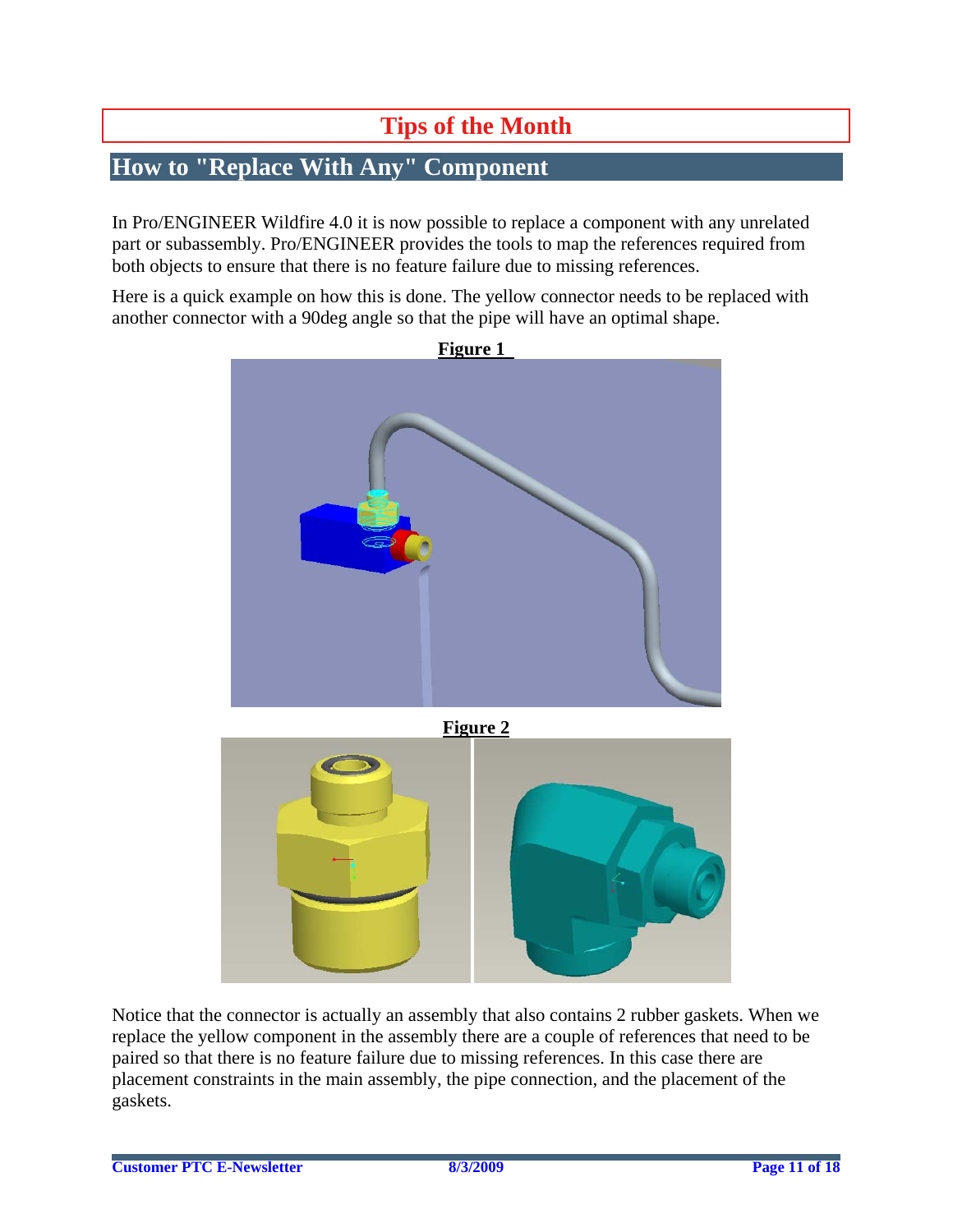Step 1: Select the component and Right-Mouse-Button to select Replace.

![](_page_11_Picture_1.jpeg)

Step 2: Select the **Unrelated Component** option [1]. Select the component to replace the current component [2]. Select the Edit Ref Table to start the **Reference Pairing Table**.

| <b>Figure 4</b>                                                                                                                         |                                                                       |  |  |
|-----------------------------------------------------------------------------------------------------------------------------------------|-----------------------------------------------------------------------|--|--|
| Replace                                                                                                                                 | $\overline{\mathbf{x}}$                                               |  |  |
| Select Current Component(s)                                                                                                             | Select New Component                                                  |  |  |
| 38H1338.PRT                                                                                                                             | Last Used<br>É<br>38H1338_90.PRT<br>Select All Automatic              |  |  |
| Replace By<br>Family Table<br>Interchange<br>Reference Model<br>Lavy<br>Copy<br><b>O</b> Unrelated Component<br>Edit Ref Table<br>Clear | Create New Component<br>New Copy<br>2<br>Name:<br><b>PRT0003</b><br>3 |  |  |
| Undo Last<br>Reset                                                                                                                      | <b>OK</b><br>Cancel<br>Apply                                          |  |  |

Step 3: This is the interface you are presented with (figure 5). It allows you to pair all references. You can automatically find pairs of references between the outgoing component and the replacement component. There are several pairing rules:

• Same Name— Automatically pairs objects with the same name and type.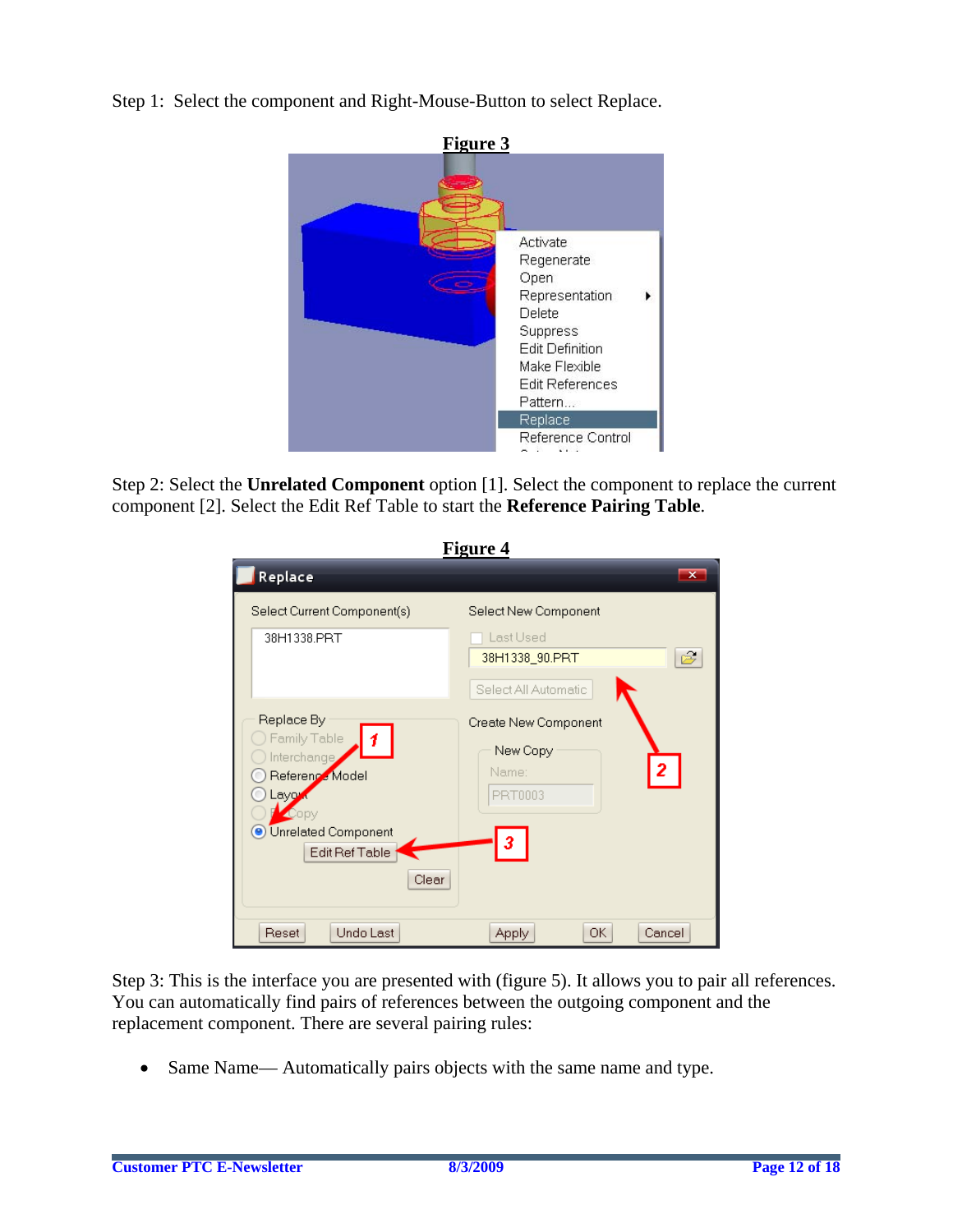- Component Interfaces—Searches for the interfaces with the same names and then examines each definition. If the same reference types are used in each interface then these can be mapped automatically.
- Same History—Searches the replacement model for any external references to the original model. If found, these references are automatically paired.
- Same Parameters— Automatically pairs parameters with the same name and type.

After autotagging, autoselection, or manual selection, a pairing table is created. You can store the pairing table and then use it for replacing the original component or for replacing the same two components in some other assembly. Your storage method may be the current assembly or you may create a new interchange assembly. Both methods have advantages and disadvantages. Storing a pairing table as a separate interchange assembly:

- Advantage: You can easily find all interchange assemblies in which this component is located.
- Advantage: All possible candidates are offered for replacement.
- Disadvantage: It modifies the models (unwanted with library parts).

Storing a pairing table in the context of the current assembly:

- Advantage: Models used for replacement are not modified.
- Disadvantage: During subsequent replacements on other assemblies, you must search and find the appropriate assemblies that define tags for outgoing and incoming components. This may be time-consuming.

![](_page_12_Picture_10.jpeg)

In this example the pairing table was stored so the all references are tagged. We will delete one reference to show how to manually map references.

Step 4: Manually mapping references. In this case the reference for Tag 6 did not get auto tagged. Select Tag\_6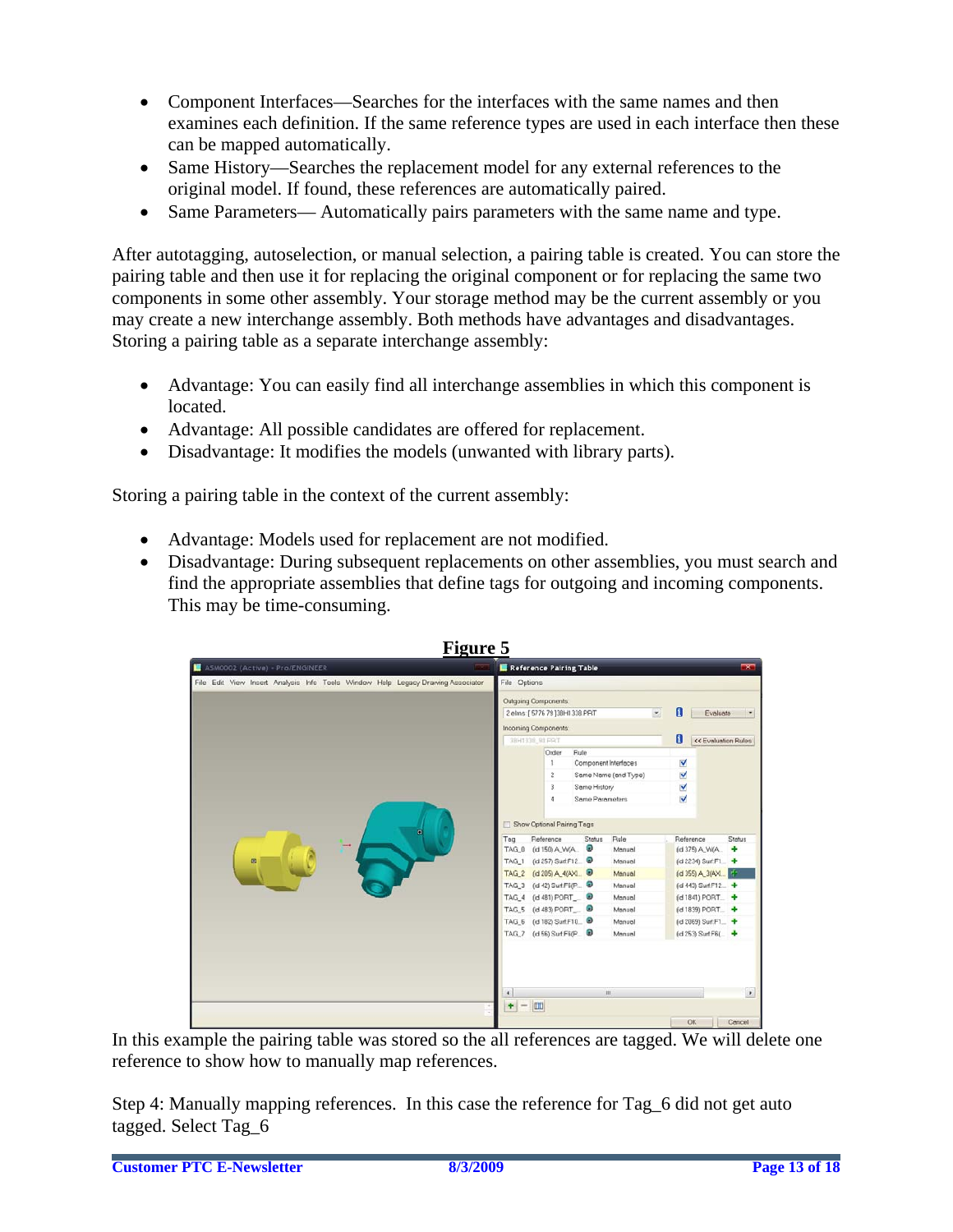| Figure 6 |                                                              |  |        |                             |  |
|----------|--------------------------------------------------------------|--|--------|-----------------------------|--|
|          | $\mathsf{TAG\_5}$ $\mathsf{(id 483) PORT}$ $\mathbf{\oplus}$ |  | Manual | (id 1839) PORT $\mathbf{+}$ |  |
|          | <mark>「TAG_6  </mark> (id 182) Surf:F10 ●                    |  | Manual |                             |  |
|          |                                                              |  |        |                             |  |

<span id="page-13-0"></span>The reference will be highlighted and a green handle will appear.

![](_page_13_Figure_2.jpeg)

Simply drag the handle to the new reference.

![](_page_13_Picture_4.jpeg)

Step 5: Select **OK** in the reference paring table and **OK** in the Replace dialog box. The result is shown below.

![](_page_13_Picture_6.jpeg)

[Back To Top](#page-0-0)

# **Tips of the Month**

**Keeping Your Customers Up-to-date is Only A Click Away** 

[Click Here To View](http://members.shaw.ca/jpeng/newsletter/PTC_Technical_Specialists_E-Newsletter_2009_08_enterprise.pdf)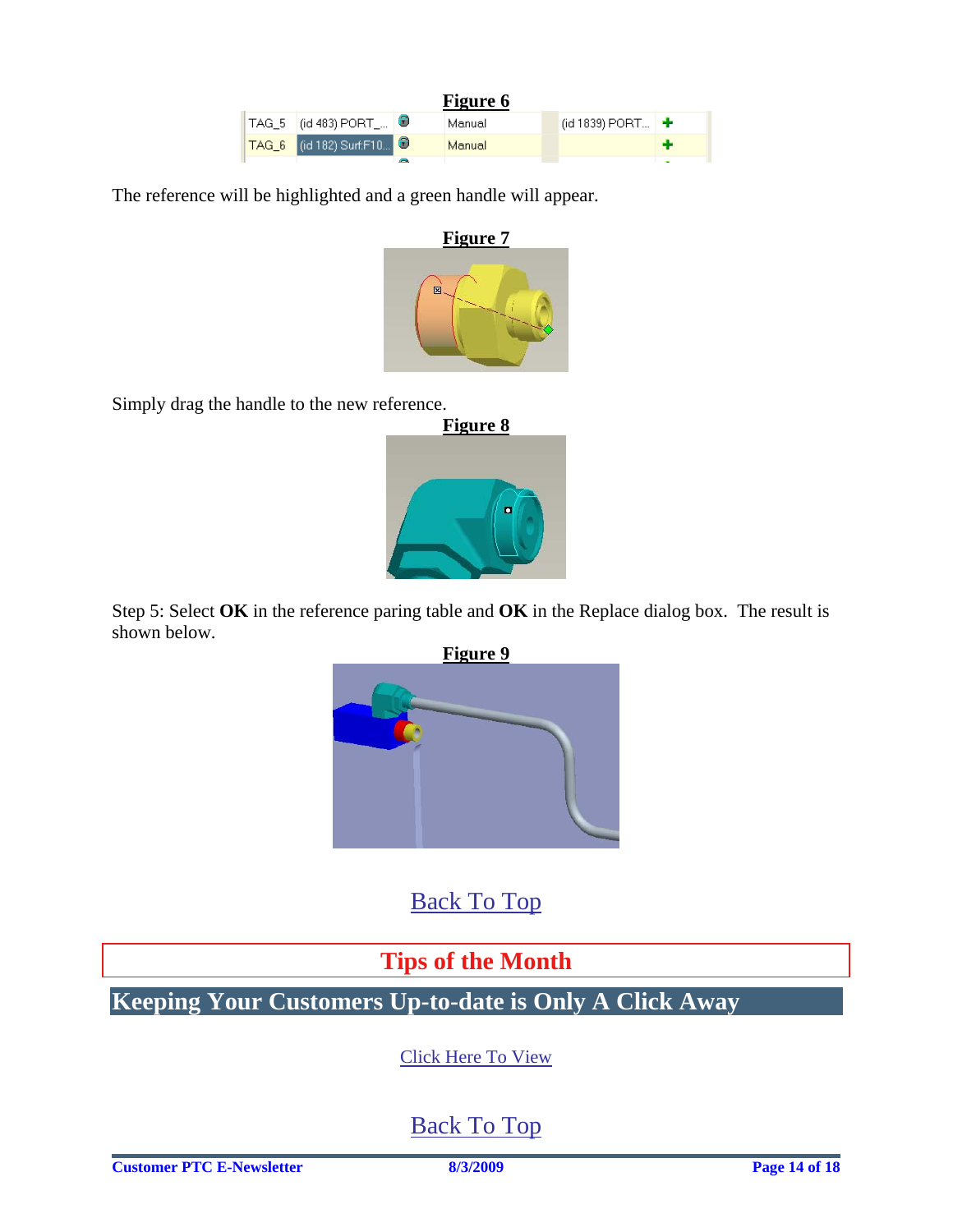## **Announcements**

### <span id="page-14-0"></span>PTC Tips & Techniques Newsletter Archives

Did you miss an issue? Can't find that awesome technique you read about? Fear not, you can click on the link below and go through our Customer PTC E-Newsletter archives.

[Customer Care Zone](http://www.ptc.com/carezone/)

#### PTC Tips & Techniques Webcasts: Work Smarter. Not Harder.

Click below to see regularly scheduled Tips & Techniques technical Webcasts that are designed to provide you with the most popular time-saving tricks that Pro/ENGINEER users of all skill levels will find useful. Get more out of your maintenance dollars!

### [Tips & Techniques: Work Smarter Not Harder!](http://www.ptc.com/appserver/it/icm/cda/template_lib/events/series.jsp?&im_dbkey=11442&icg_dbkey=141)

### Special Hardware offers for PTC Customers

- <http://www.hp.com/go/ptc>
- <http://www.hp.com/go/ptcworkstation>

#### PTC Sponsored Events

• http://www.ptc.com/company/news/events/index.htm

Explore what is new with the Pro/ENGINEER Wildfire family!

<http://www.ptc.com/go/showcase>

### **Connect with PTC using the latest Social Networking resources:**

![](_page_14_Picture_15.jpeg)

![](_page_14_Picture_16.jpeg)

Linked in

![](_page_14_Picture_18.jpeg)

Also visit<http://social-product-development.blogspot.com/>

#### **E-PROFILES IS HERE!!**

We have been eagerly anticipating the debut of the new electronic version of Profiles Magazine and now it is here! This new web site will supplement the print edition of the magazine and will provide new useful features not feasible with paper media. e-Profiles will provide you with 24x7, worldwide access to key information previously available exclusively in the print version. "Tips & Tricks," a popular feature pioneered by Pro/USER, has also moved to the web and will be expanded as the site matures.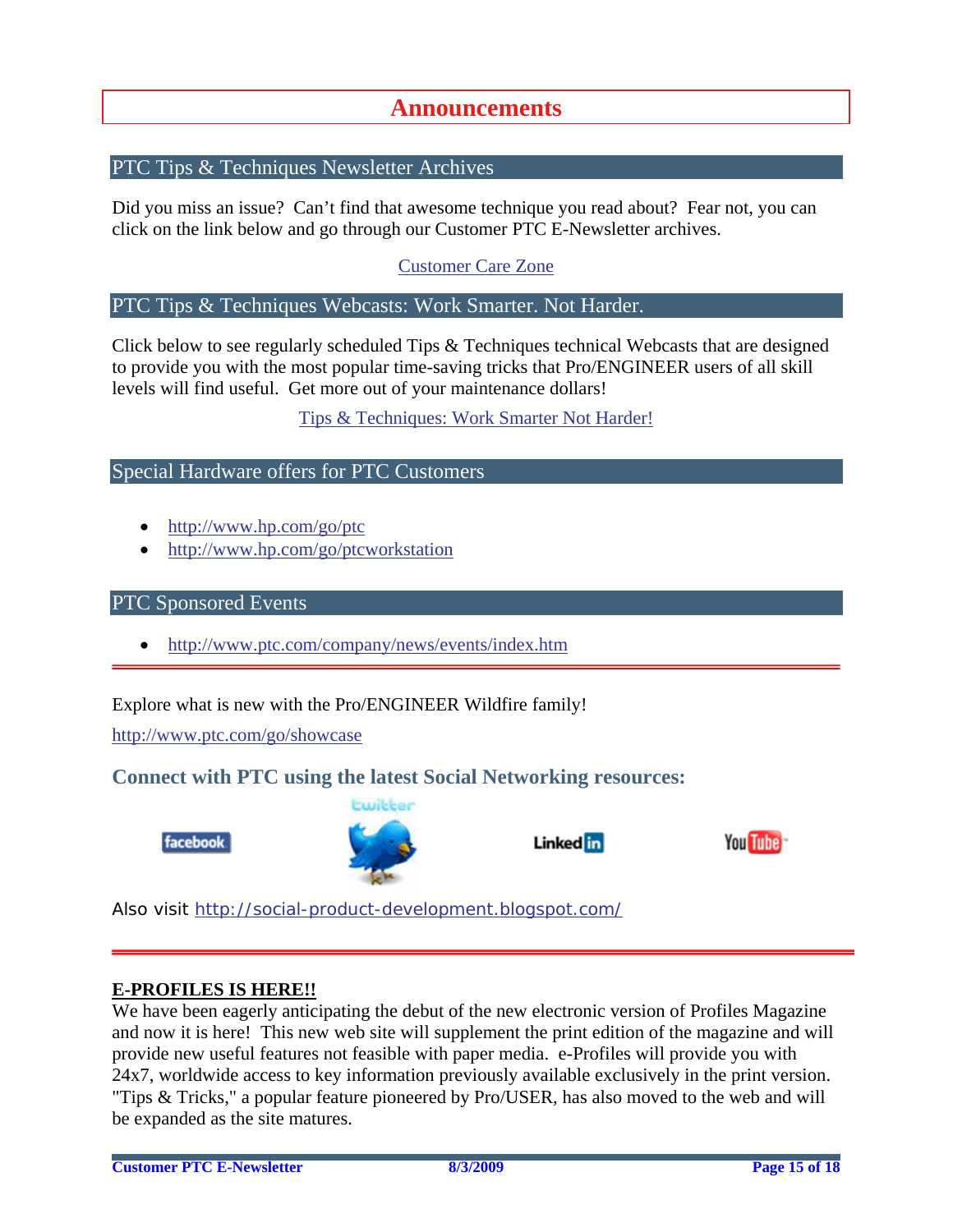Please take a few minutes to check out this new web site. We don't think you will be disappointed.

<http://profilesmagazine.com/>

![](_page_15_Picture_2.jpeg)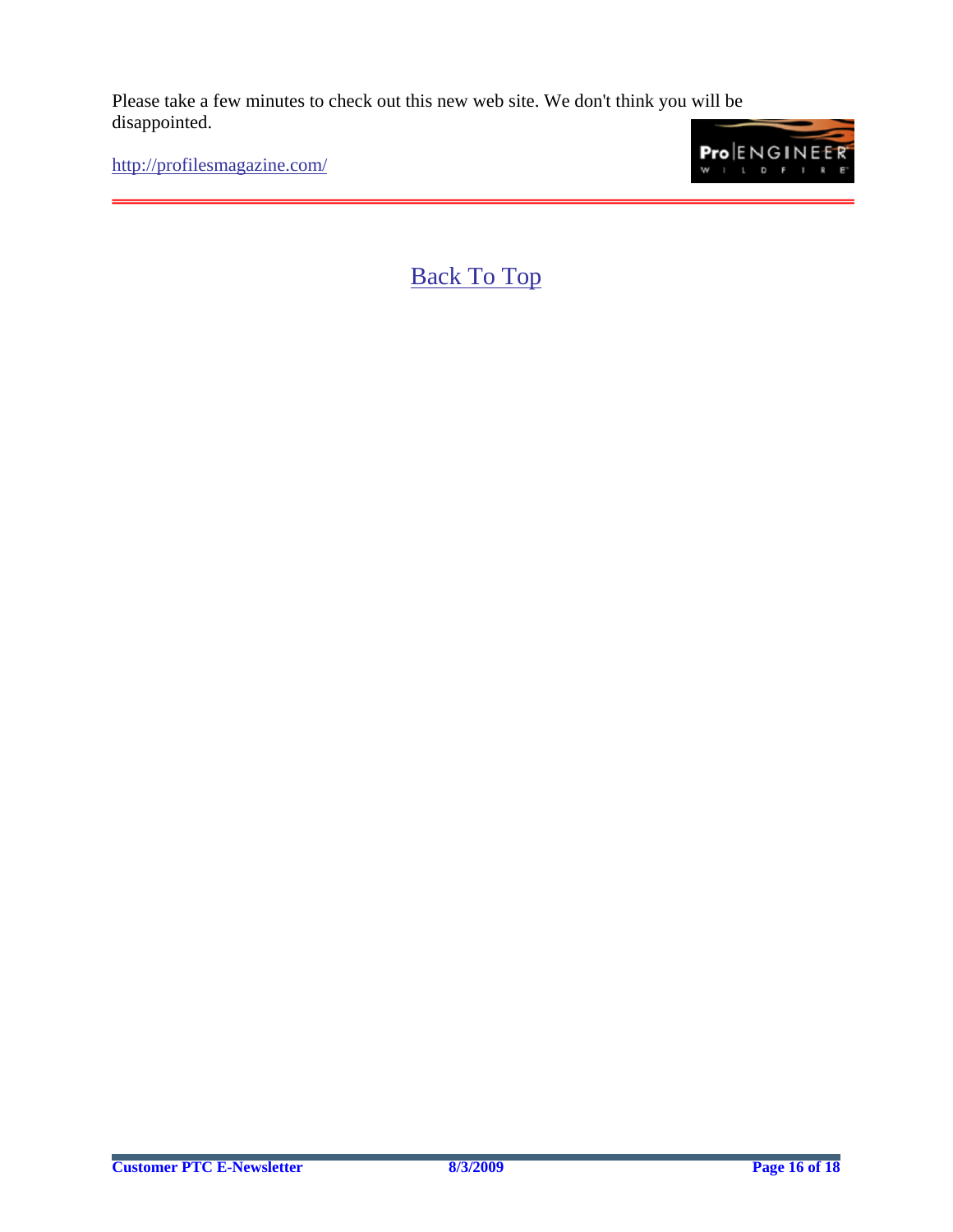## **Upcoming Events & Training Class Schedules**

<span id="page-16-0"></span>

| Upcoming, 2009       | Your local Pro/Engineer User Groups<br>http://www.ptcuser.org/rugs/ |
|----------------------|---------------------------------------------------------------------|
| June $7 - 10$ , 2009 | Orlando, FL USA<br>PTC/USER World Event<br>http://www.ptcuser.org/  |

#### Events

Our seminars and conferences seek to provide you with relevant information regarding product development trends in your industry as well as innovative software learning experiences. Think of them as a constructive day off where you can share experiences and swap ideas with your peers.

If you can't manage to get away, we'll bring it to you. Check back often for regularly scheduled live webcast events.

### [You're Invited to Attend…](http://www.ptc.com/company/news/events/index.htm)

Please visit the [PTC Education Services](http://www.ptc.com/services/edserv/) website for the latest training information including course descriptions, schedules, locations, and pricing.

• Attend a course at any PTC Center and receive a free copy of Pro/ENGINEER Wildfire Student Edition!

<http://www.ptc.com/services/edserv/index.htm>

### Live Instructor-Lead Virtual PTC Training Courses

Virtual Classrooms provide interactive learning with a trained PTC instructor in convenient and manageable sessions that last approximately 4 hours over a series of days. It's easy to join a class right from your desk using a phone or voice-over IP technology.

Sessions are performed just like a traditional ILT (including interactive exercises where you and the instructor can work on lab exercises together) and feature some of our most popular ILT courses. These sessions cover the exact same material as the traditional ILT in-center courses. Also look for some of our most frequently requested mini-topics delivered in the same format that are only an hour - two hours in duration.

If you have any questions about these sessions or would like to see getting other courses, not on this list, on the schedule please feel free to contact me for more details. They are a great way to bring training to you without you having to worry about location or being out from work for long stretches.